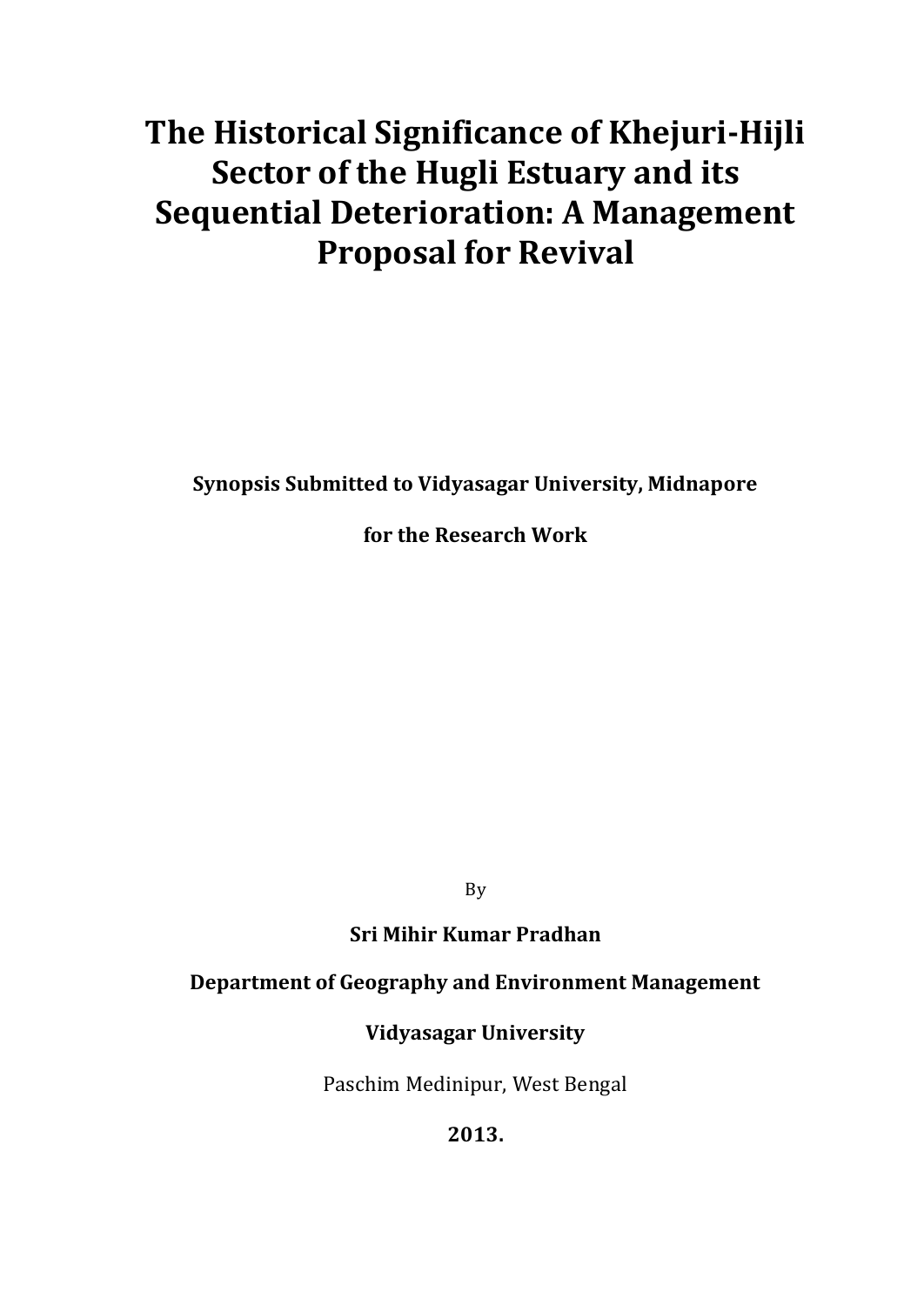#### *1.1 INTRODUCTION*

Khejuri Police Station is located in the south eastern part of the district of Purba Medinipur of West Bengal, on the western bank of the Hugli River, lying between  $21^{\circ}$  47' 42" N - 22<sup>0</sup> 4' N and  $87^0$ 45' 4" E -  $88^0$  18" E covering an area of 267.97 Sq. Km. Following Administrative units, physical boundary & other statistics of the region is given below

| <b>Block</b> | <b>Area</b><br>$(Km^2)$ | % of Area to<br>total district<br>area | <b>Physical boundary</b>                                                                                                                 |
|--------------|-------------------------|----------------------------------------|------------------------------------------------------------------------------------------------------------------------------------------|
| Khejuri-I    | 130.51                  | 3.04                                   | Talpati channel in the North. Rasulpur in<br>Khejuri $-$ II in East.<br>the South.<br>Thakurnagar Khal & Bhagwanpur-II<br>Block in West. |
| Khejuri-II   | 137.46                  | 3.20                                   | Talpati channel in the North. Hugli river<br>in the East. Rasulpur in the South-West.<br>Khejuri $-$ I in the West.                      |

At the confluence of the river Bhagirathi-Hugli and the Bay of Bengal, Hijili Island emerged from the estuarine surroundings approximately within 1400-1500 A.D. Later the island was covered with natural mangroves. Gradually it became the abode of fishermen. Through many geomorphological, social, economic, political and historical phases it had come to the present state. Characteristically, Khejuri-Hijli is formed with ordinary alluvium of the Gangetic delta. The area is inclined to the South East direction with gentle undulating surface created by the waving rolls of the Bay of Bengal. In the early age of the formation of this tract it rose slightly above sea level and was intercepted by a number of tidal creeks. This area was then occupied by some tribal communities of fishermen, boatmen and sailors. Since long past it had a great locational importance because it was situated between the great historical port Kolkata and Piplipattanam (A port near Subarnarekha river mouth). At the time of emergence of this land, it was intersected by Cowcolly River, a tidal creek, and the two islands namely Khejuri and Hijili were formed. After the decaying of Cowcolly River the said islands were merged and the total area is called Khejuri.

Because of its strategic location at the mouth of the Bay of Bengal and the facility of navigability, Khejuri- Hijili attracted the foreign traders like the Dutch, the Portuguese, and the English. Among them the Portuguese came first to our country for trading. Then came other European traders. Lastly the English came. They settled in different places all over the country, particularly in the coastal regions, and also penetrated into the interiors of Bengal like in Murshidabad, Hoogly etc. These foreign traders got involved in wars over the acquisition of business-centers. Such was the history of Khejuri-Hijili also. At first the Portuguese hailed here in 1514, and aquired command over the land for more than a century. They introduced the cultivation of cashew nut, popularly known as Hijli*-*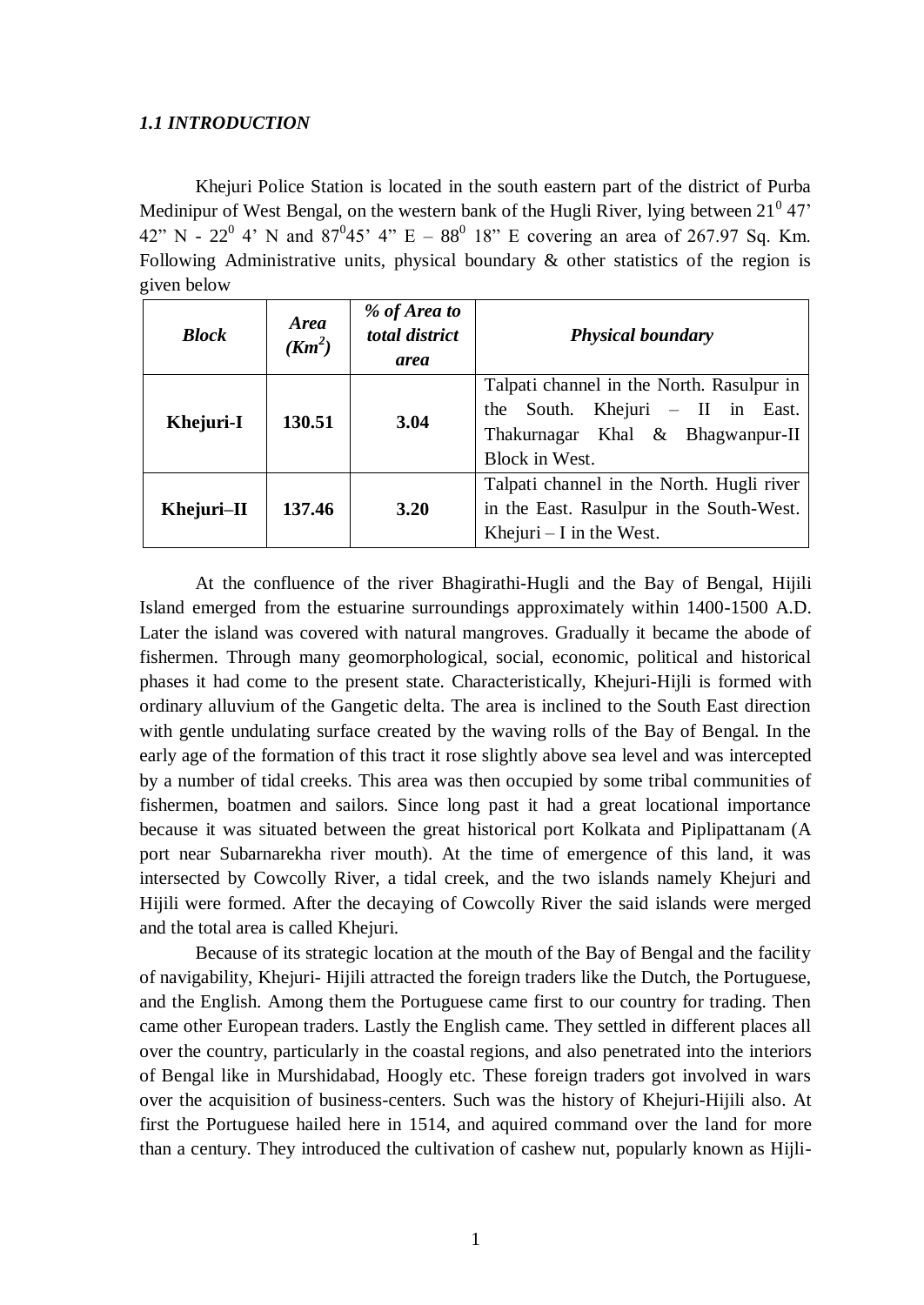*Badam* (Hijli-nut), and other fruits like *Sapotee, Star fruit, Lemon* etc. The main articles of the Portuguese trade include spices, sea fish, meat, salt etc. from this section regularly.

Later these islands were occupied by the British. In the mean time, the Portuguese, being driven out of this place adopted piracy as their strategy. The Portuguese pirates were locally known as *Mohg* (Bose, 1921). Their cruel attack on local people for extracting money, ornaments etc. almost depopulated these islands. Naturally these islands became forest infested and abode of wild animals. The British traders were driven out of Hoogly by the Mughal emperor. So they took shelter in Hijili in 1663. Later they introduced a full-fledged port, rather a halting station from where ships from Ceylon (Srilanka), Malakka, Batavia (Jakarta) etc. would start entering for trade and commerc. Thus resourceful Khejuri began to thrive. The British Trading company deployed soldiers at Khejuri to oppose the Portuguese pirates. In 1772, the company established a post office here for correspondence and information. It is known to be the first post office of India. Huge quantity of salt had been manufactured here. It amounted to 1/3 of the total volume of consumption in India. So in 1781, a salt agent was first appointed in Hijili-Kanthi. But all the good days almost came to an end due to the devastating storms and floods in 1807, 1831, 1833 etc and lastly in 1864.

Because of its coastal location, frequent tidal spills causing logging of saline water in this area, harmed crops production for years, and made the area prone to malaria. These are the main causes of deterioration of this area.

#### *OBJECTIVES OF THE STUDY:*

The study area predominantly suffers variably from coastal hazards like bank erosion, salinity, estuarine and riverine floods, storm surges etc. due to its dynamic estuarine location. Once, this area had gained the port centric activities due to its favorable estuarine location of the Hugli River. But now these are lost basically for thalweg shifting of Hugli River from close to the study area to far (towards east). On the other hand to revive the past activities the basic need of the over-increasing population, local resources have increased rapidly without paying any regard to environmental balance. Naturally some objectives are also considered in my study. Those are as follows –

- To assess the causes of decay of rivers and canals of the area under study.
- To enumerate the historical hazardous events responsible for the sequential deterioration of the port-centric activities.
- To examine the changing nature of occupation in relation to changing resource base and commercial demands.
- To explore the opportunities of local resources available from both land and water.
- To search strategies for the economic revival of the study area in the context of present econo-environmental setting.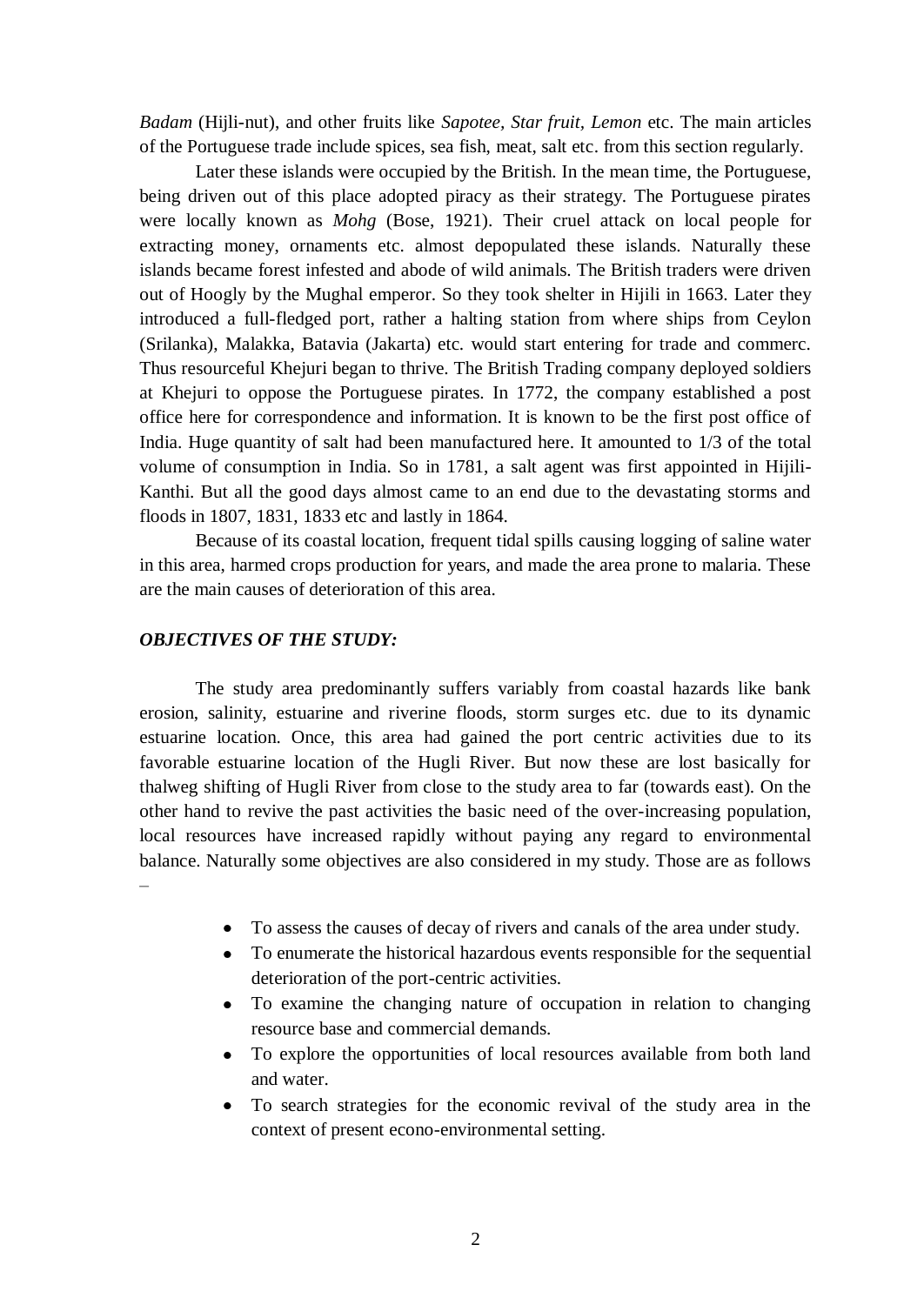#### **METHODLOGY**

Studying different types of available documents, maps form various level, Govt. records & documents and authentic books, surveying the present condition in the concerned area on the basis of theoretical knowledge and maintaining a co-relation between the theoretical knowledge and practical observations has been done in post field method.

Geomorphological history of the area has been tried to reconstruct on the basis of different morphologic evidences supported by other information. Observation of channel adjustment to the events like extreme floods, short term fluctuations in discharge and sediment supply etc. have enabled to assess the impacts of such events in historical context. Analysis of the sediment load data, tide gauge records etc have significantly helped for this purpose. Historical records including documents, survey notes, maps, photographs etc. have provided valuable information about the geomorphological changes. Palaeo-channels are preserved as abandoned surface forms in the exposed sections. Such channels have been studied in detail to explore the geomorphological history of the area. Sediments of the layers of successive stages of formation have been investigated to interpret the palaeo-flow hydroulics. The slack water depository beds have also been scanned to arrange the sequence of geomorphological evolution of the area. Remains of early structure, monuments, and office buildings have been vigilantly observed and written reports, research articles etc. have been carefully studied for sequencing the socio-economic history of the area.

Later on accuracy assessment was performed by comparing two sources of information: classification of map derived from old records and maps and the ground truth information. The output obtained by performing the above steps includes land use and other maps and charts. These outputs were then analyzed to detect the historical significance of Khejuri –Hijili sector of the Hugli estuary and its sequential deterioration. These changes in the study area that were identified from classified maps, charts and diagram were tabulated and finally results were concluded as the management proposal for revival.

#### *TEMPORAL SCALE OF THE STUDY:*

The present study area was once a part of 'Hijili state' in  $17<sup>th</sup>$  century and its capital was Hijili which at present lies in this area under study. Later in 1836 the district of Hijili was connected with the district of Midnapore. Some important and historical places were under this district. Afterward Midnapore, the largest district of West Bengal was divided into Paschim Medinipur and Purba Medinipur for its administrative need. But the study area has some important history, culture and chronology. So, various data from its period of emergence since 1400 A.D to present time are also studied for its historical land marks which play an important role to its history, trade link, economy and rule of various rulers. The port- centric activities of this area are studied since 1679 to its death point, 1864. The position of the navigation route related to the Khejuri port is analyzed from 1768 to 1912. Though, the administrative boundary of the study area has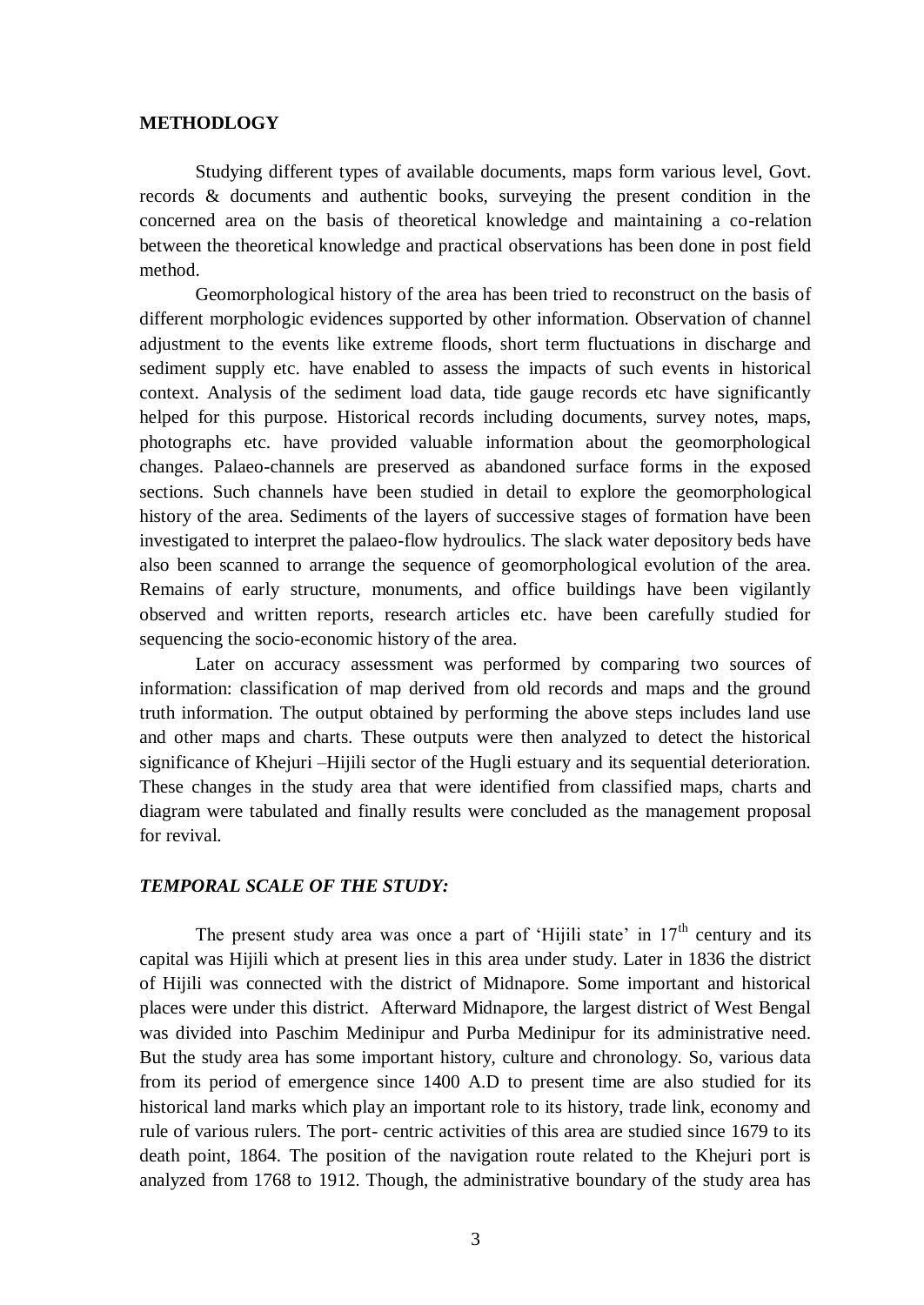been changing from time to time (Appendix no - v and vi) due to bank erosion by the river Hugli and river Rasulpur, some new habitat areas in early  $20<sup>th</sup>$  century have also grown up. Total population data are collected and analyzed from 1872 to present time as available. The port- centric activities data are studied since its growth from some foreigners" diary. After the cyclone of 1864, the sequential deterioration phase of the Khejuri port has started. All the possibilities from this period to present time behind its revitalization of economic and physical aspects are also analyzed critically.

#### **CHAPTER – 2: Contemporary Physical Environment**

The area under study is located at the western side of the river Hugli estuary. The northern part is almost rectangular in shape where as the southern part is triangular and it is nicely encircled by the rivers and canals. The area is formed under deltaic flood-plain environment of Hugli estuary. Later it is modified by marine and riverine processes. As it lies between 2-3 mts. above the mean sea level, it is considered as coastal low land in physiographic character. Naturally, water-logging is a common phenomenon particularly in southern part of the area. Khejuri is largely exposed to cyclones that frequently lash out at the estuary during summer. Due to accumulation of huge newly deposited sediments and being an alluvial tract of the Gangetic plain, it is highly suitable for agricultural practices.

#### **Physiographic setting**

Khejuri police station is located at the east central part of the Purba Medinipur district, along the right bank of the Hugli estuary. It is administratively divided into two blocks, Khejuri I and Khejuri II.

During early fifteenth century, Hijili remained as a state territory in Orissa (Now Odisha) province lying to the east of the river Subarnarekha and bounded by the river Kaliaghai in the north and river Hugli and the Bay of Bengal to the south (Map No 2.1). Kasba-Hijili of the then Hijili Island was the capital of the said state ruled by a king (Karan, 1926).

This place attracted many European traders as an attractive harbour and later as a centre of trade and commerce as well as a colony. The place was situated near earlier ports and international centers of trade like *Piply* (on to right side of the river Subarnarekha mouth, in Odisha and was important during 17<sup>th</sup> century), *Saptagram* (near the confluence of River Bhagirathi and Saraswati, West Bengal, which was important during the  $13<sup>th</sup>$  century and famous in the  $13<sup>th</sup>$  century), *Tamlook* of 13th century (at the confluence of river Rupnarayan and Hugli), *Balasore* (near the mouth of Budhabalanga, in Odisha famous in the  $17<sup>th</sup>$  century etc.).

Being situated at the mouth of the Hugli River, Khejuri enjoyed locational advantages, for trade and commerce which consequently helped it to emerge as a port and trade centre .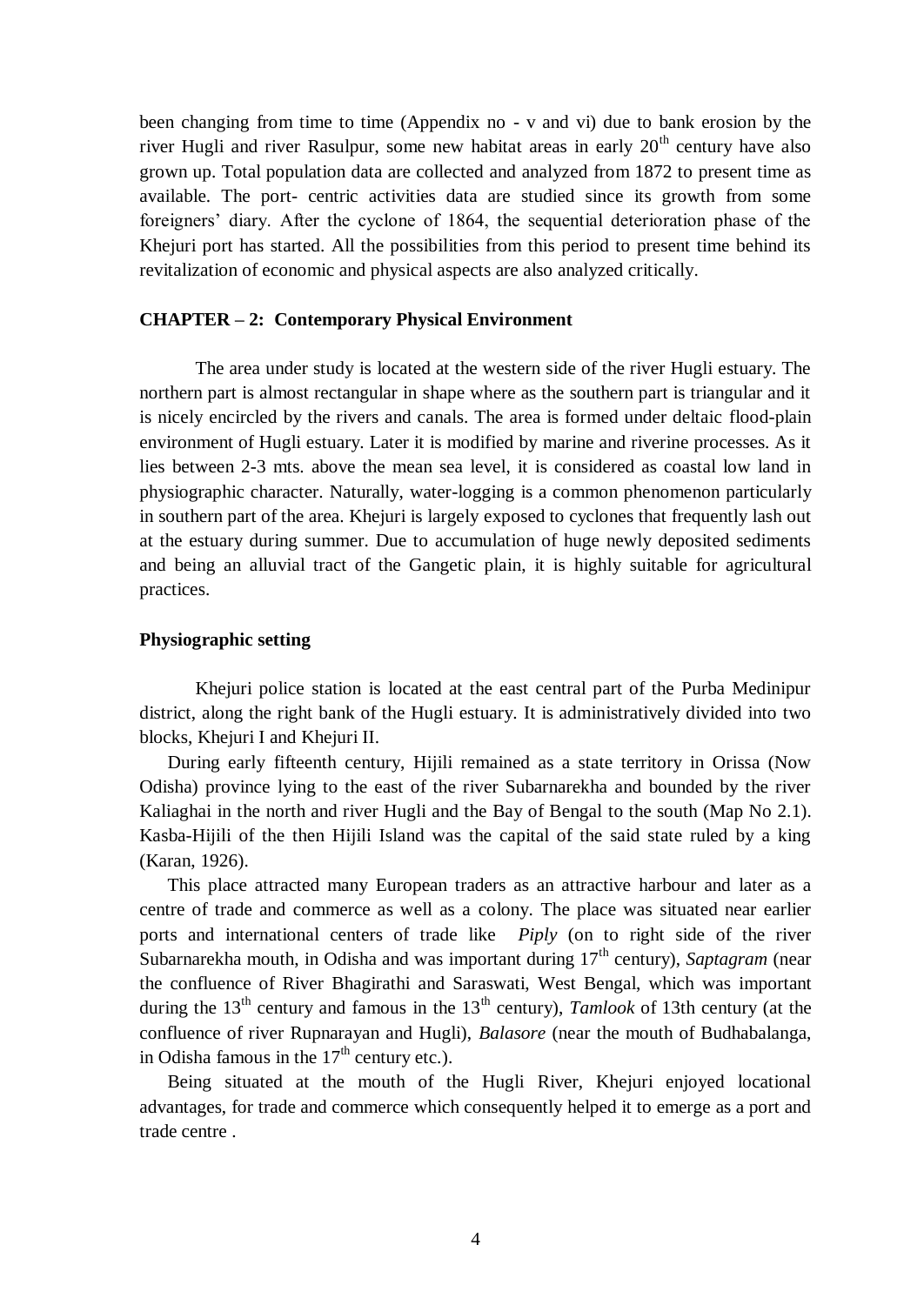The area under consideration has differently been named and called by the foreign and native people at different times. In most cases such names owe their origin to the natural resources which were available locally.

## **CHAPTER – 3: Historical growth and prosperity of Khejuri-Hijili sector**

Just after the abolition of *'Tampralipta Bandar'*(a sea-port of north-east India near the confluence of the river Rupnarayan, the river Hugli and the Bay of Bengal which existed till  $11<sup>th</sup>$  century), Khejuri turned into a full-fledged sea port. Voyagers used to come to Khejuri by boat or sloop and from here they would sail for any foreign port. To run the activities of the said port, a post office was built in 1772 (the earliest post office in British India), a light house named as Cowcolly light house (the first light house under the jurisdiction of the Calcutta Port Commissioner) in 1810 was constructed.

Upto the  $18<sup>th</sup>$  century it was the capital of Hijili State. During that period a mosque which was built by the Afghan rulers in 1661 still exists. The European traders built a *Neel-Kuthi* or Indigo house (a building meant for indigo business) a grave yard, a semaphore station and an Irrigation bungalow for the purpose of their habitation as well as trade and commerce.

#### **Historical importance of Khejuri Hijili**

In the earliest period of its history, till 1568, Hijli, covering an area of about 1,098 square miles, was an appendage to Maljhita-mahal of Odisha. Nominally tributary to Odisha, the semi-independent kings of the Das dynasty ruled over the Hijli khanda from Bahiri, a busy trade centre near the sea at that time. Later Hijli yielded to Afghan invasion, then the political dominance over Hijli-Khanda was bound to change hands. During this period, a Pathan Youth, with the help of the local people, trained by him, established a state with Hijli as its capital. The Pathan youth gradually gathered strength, assumed the name "Ikhtiar Khan" and, with the help of a neighboring landlord, conquered the whole of the old Hijlikhand (Bose, 1921)

From the  $15<sup>th</sup>$  century the emergence of Hijili Island from the sea bed near the confluence of the Bhagirathi- Hugli River was noticed by many foreigners for its natural resources. Most of the areas of Medinipur were under Hijili. *Ikhtier Khan* established his kingdom Hijili province at Kasba-Hijili in the island of Hijili. Among many kings in Hijili, *Tajkhan Masnad-E-Ala* earned reputation for his popular deeds (Map no-3.1)Near river Hugli and Rasulpur confluence his remarkable and memorable mosque still exists, (Plate no 3.1) which was constructed in 1648. From the  $17<sup>th</sup>$  century, the long pillars of the mosque had been the landmark for the sailors to locate the Hugli mouth and Hijili port (Reaks, 1908). The family tree of the rulers and the kings of Hijili are as under (Table no. 3.1).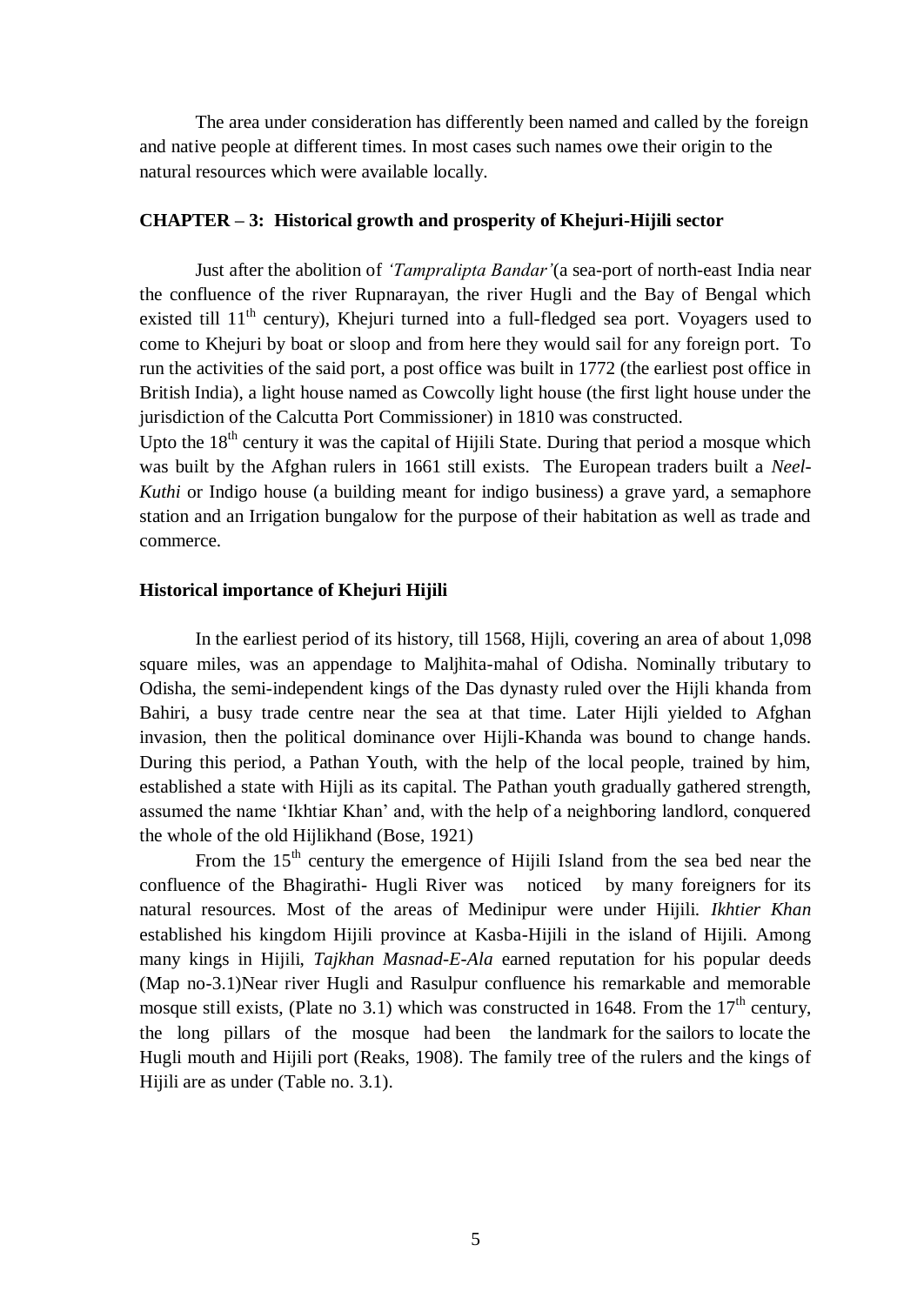#### **CHAPTER- 4: Changing behaviour of the estuarine environment**

Change, rise and fall, are nothing but natural. This is true in case of Khejuri also.In the past, to speak of historical or geographical facts, stability was at a premium. Constancy was never a usual feature of a territory, a kingdom or a state, especially if its land was fertile, it had a strategic importance from the military point of view or it had commercial prospects. Land, surface or contours too often changed, especially as it was the coastal area. But now its stability is fairly usual

Sometime in the 16th century the island of Hijili appeared above the sea level, near river Rasulpur and Bhagirathi confluence in Hugli River estuary being, nourished by the riverborne silt. Another island Khejuri, which made its appearance to the north-east of Hijili, about the same time and was separated from Hijili Island by the Kaukhali River. The two islands remained separated till the close of the century. Later this river filled up to join them in a mainland. A narrow stream named *Kunjapur Khal*, running between Hijli and Khejuri still bears the faint memory of once a navigable river known as *'Rogue river'*. - "In the Hugli River there were, however, a few Portuguese pirates about twelve miles above the Saugor island whence the rivers or one of its branches at that part of its course was known as the *Rogue's River*"( Hamilton,1739).

On the southern bank of the river Rupnarayan, there was a port at Tamluk mentioned as "*Tamalites'* in *Ptolemy's* Geography. It was an important sea port in ancient times. But it lost its importance towards the end of 10th century due to lack of sufficient naval depth due to gradual silting. Hijili then rose to prominence (Chakravarti, 1905).

Characteristically Khejuri-Hijli is formed of ordinary alluvium of the Gangetic delta. In very few places there are gentle undulating surfaces, the waving rolls of which were slightly elevated above the alluvial plain. In the early stage of formation, this tract was slightly elevated above sea level and was intercepted by numerous streams. This area was then occupied by some tribes or communities of fishermen, boatmen and sailors.

"In the maps of the Portuguese historian *De Barros* (1553) and *Blave* (1660) sand banks are shown on the coast of Hooghly mouth at khejri (kedgree) indicating the formation of an island. In *Valentyn's* map and *Bowrey's* chart two islands are shown distinctly one above the other, the upper one being the island of khejri and lower one the island of Hijili.". Later O"Malley also mentioned about the land that "It is interesting to note here the more important physical changes which took place in this locality during the  $18<sup>th</sup>$  century. Valentijn's map (circa 1670), Bowrey's chart (1688), and the Pilot chart's of 1703 and other charts in different times, all show two islands in a bay, with a river running inland (Map no-4.2 - 4.7). Gradually the bay filled up, and the stream separating the two islands also became silted up. In this way both the islands were joined to the main land, and with each other, and it is clear that this change had taken place by *Rennell's* time by 1767 (O"Malley, 1995)*.*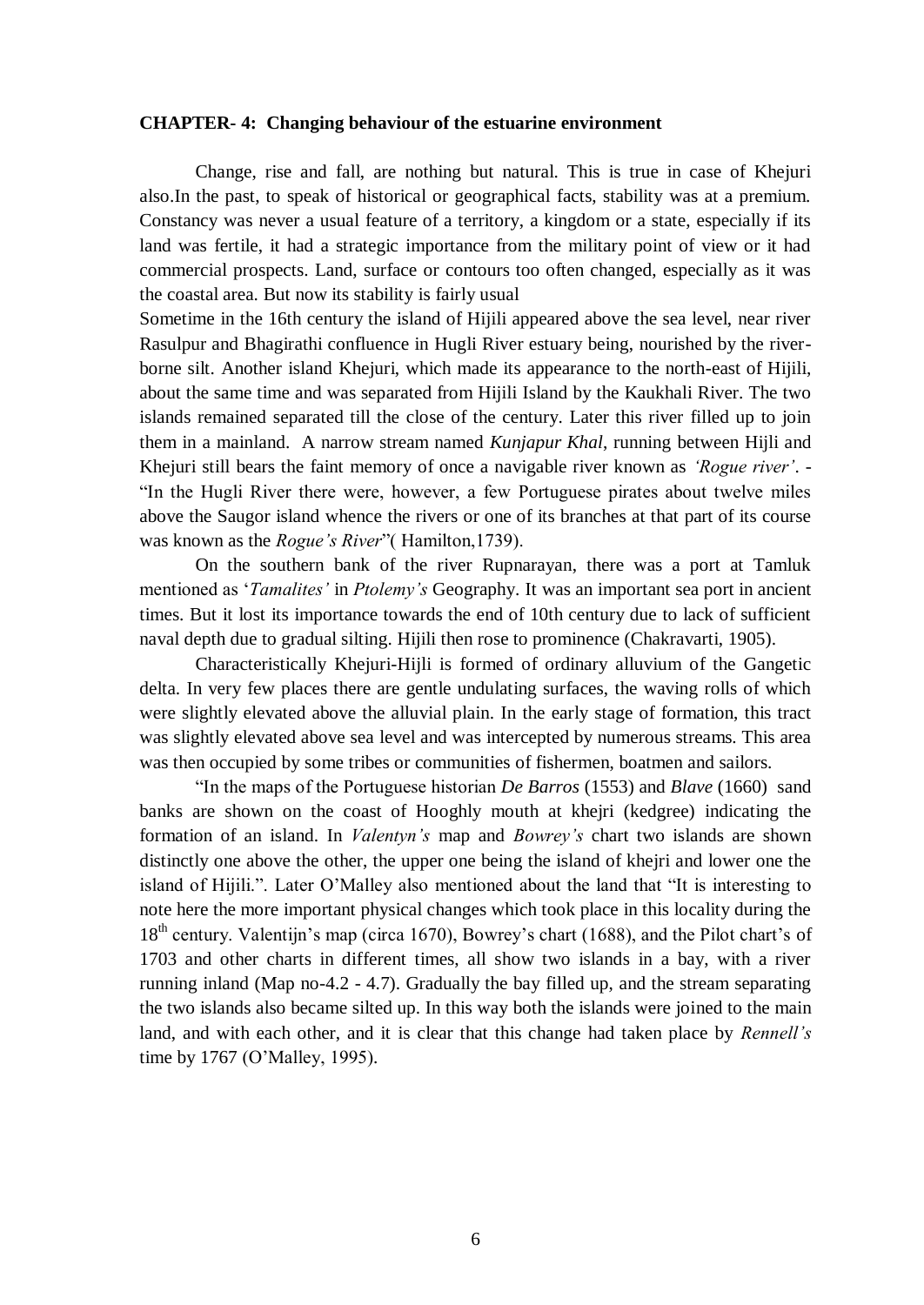#### **CHAPTER-5***:* **Sequential Deterioration Processes**

Khejuri, as sited on the Coastal plain of West Bengal at the Northern Bay of Bengal, has been facing diverse environmental hazards like cyclones, storm-surges, salinity, erosion water logging etc. from its period of emergence  $(16<sup>th</sup>$  century). In this area mainly marine hazards are regular and its associated events are common due to its locational advantages. In mid  $17<sup>th</sup>$  century to early  $18<sup>th</sup>$  century some tropical diseases like malaria, Cholera, small pox and dysentery etc. broke out in epidemic form causing huge death toll which also played a vital role in deterioration of the area. From  $16<sup>th</sup>$  century A.D. Khejuri turned in to a port when navigation route had been maintained touching the area. But the shifting of the Navigation route towards east (about 8 K.m. within 1768- 1918 A.D.) due to continued silt deposition and tectonic position of the Bengal basin caused of deterioration of the port.

#### **Siltation problem and deterioration of navigation**

The study area is drained by many rivers, channels, and canals to form a network. The Rasulpur River, the last tributary of the river Hugli runs along the Southern and South-Western margin of the area. Its feeder canal *Talpati* lies to the North, the river Hugli to the East and Thakurnagar Khal (canal) to the West of the area. Another Khal like *Palabani, Arabaga, Birbandar, Haludbari khal* are other channels which join the Rasulpur River and Talpati canal. Old historic *Hijli Tidal Canal* (H.T.C.) runs along the Western part of this area (see Map No. 5.2). This channel has a great importance for transport, fishing and also for drainage. The H.T.C.was dug in 1868 and opened for public on  $1<sup>st</sup>$  September in 1873. Initially it was 2.4 meter deep(O'Malley 1995) but now it has lost its depth due to siltation, agriculture on canal bed and some anthropogenic activities such as fishing and deforestation etc. A special committee was appointed in 1889 to enquire into the drainage system of the area under the command of the Hijili tidal canal and other flooded tracts including the Rasulpur and Haldi river basin.

#### **CHAPTER-6: Management proposal for revival**

Khejuri is both naturally and economically resourceful. Once, these resources have been utilized to a great extent. As such, the area had excelled economically and its prosperity attained a great height which sustained for a long. But later the physical and political processes have tarnished its economic importance. Now it is necessary to revive its early opulence. The following paragraph assesses the potentialities of the area and possibilities of mobilizing the local resources for economic development of this region.

#### **Assessment of future Potentialities**

Khejuri lies in-between the remarkable port of Kolkata and Mega coastal tourist place Digha. The Ganga has helped to develop more than 50 towns and cities like Kolkata on either side of her banks. The lower part of the river Ganga is known as Bhagirathi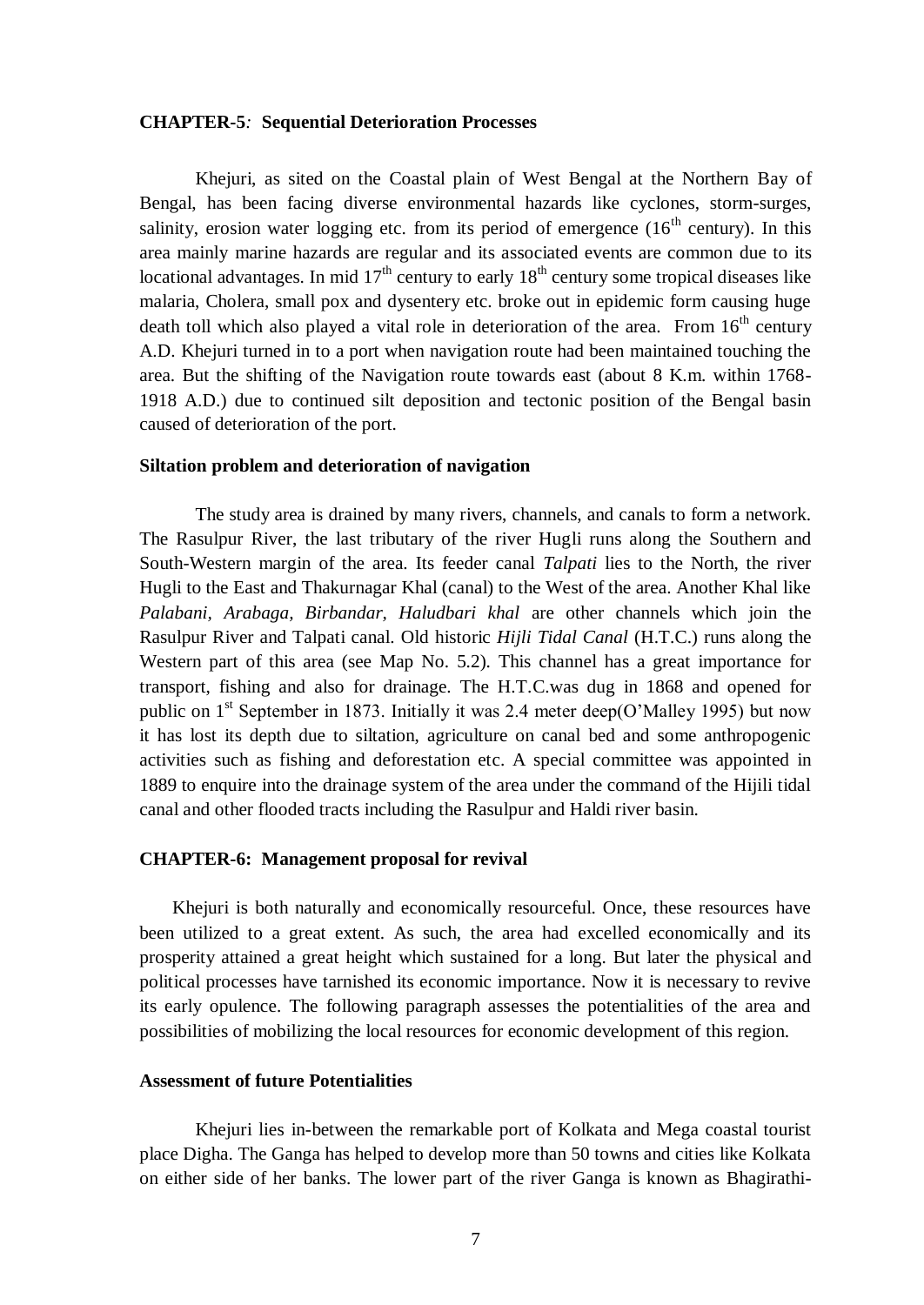Hugli. The ancient city, Kolkata is situated upward 128 km. away from Hugli river mouth. The Haldia port (22.03°N and 88.06°E), lying just 38 km. up from the mouth of the river Hugli was established as a complementary of Kolkata port (22° 32' 53" [N](http://en.wikipedia.org/wiki/North) and 88° 18' 5" [E\)](http://en.wikipedia.org/wiki/East) in 1959. Khejuri is actually located just near the mouth of the said river. Due to the advantages of such a geographical location it has the potentialities to restore its past glory and simultaneously to become an ideal place for tourism. The place, which was once frequented by the Portuguese, the Dutches, the English and the Mughols more than 500 years ago, can now recover its previous importance if it being reviewed by proper authority. It is sure that the slightest administrative care from the department of tourism will focus the Khejuri in the limelight, and thus its lost heritage may be restored. Neighbouring tourist places around the study area are Sagardwip, Digha, Junput, Dariapur, Petuaghat (A Fishing Harbour), Mandarmoni, Tamluk (Tamralipta) Geonkhali, Nayachar, Haldia, etc. So its great potentialities in different spheres cannot be ignored. These are:

#### **CHAPTER-7***:* **Major findings**

The study area, being located in the deltaic fringe of the Lower Bengal Plain under the control of estuarine process, is geomorphologically dynamic in character where accretion and erosion have taken place in dominance rhythmically in different phases of its evolution. At present the above processes are still operative to continue morphological changes in different parts of the area, which need immediate measures for their control. Accordingly, strategies have been formulated; planning proposals have been implemented through both Govt. and non-govt. initiatives. In spite of all these following problems of the area others can be identified some of which are inherent to the area itself and some are caused by human interference in the natural systems.

- The area under study is a recent alluvial coastal tract undergoing both estuarine and aeolian activities. It is often inundated by storm surges; high tide and flood due to heavy monsoonal rainfall even for short duration mainly in Eastern and South-western part. Sometimes in the rainy season and during high tide, excess water of the river Rasulpur spill over the southwestern part of this area due to breakage of earthen embankment along the said river. Again saline water-logging for 2-3 weeks also hampers aman crops of this area. As this coastal area is situated at an average height of 2 mt above mean sea level so water logging is a common factor during monsoonal rain, cyclone and high tidal time.
	- Land and forest are getting degraded in this area through some human interferences like-
	- Most of the earthen embankments made earlier to protect the agricultural lands from saline water are now weak for lack of maintenance. Now those are also reduced both in height and breadth for the construction of metal roads and reclamation of agricultural field by local people. So the spilling of the saline water has become easier.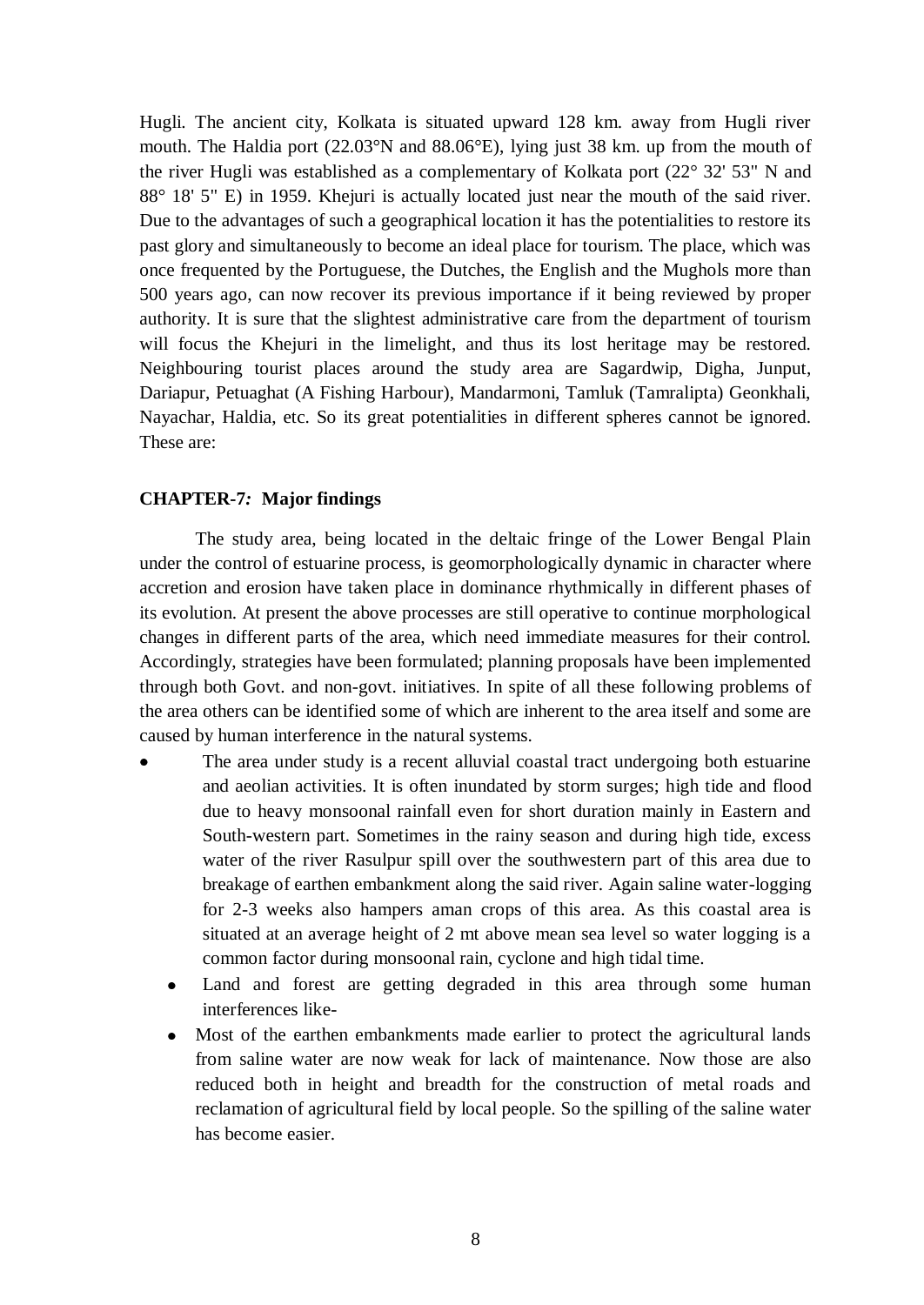- The low-lying areas with intersection of numerous tidal creeks are now modified with rapid aggradations of tidal sediments and successively became part of the mainland. Therefore distribution of hydro-energy during storm events gets restricted, that increases probability of embankment breaching and consequent inundation of vast area. The erosive activity at the shoreline is probably episodic in nature being associated with extreme events like High magnitude Cyclones, Tidal Waves and seismic activities.
- The government has no specific land use policy. As a result now-a-days agricultural lands are being converted into aqua cultural ponds for prawn culture. Near the coast mangrove swamps are being destroyed to derive residential and arable land that hampers the eco-system largely.
- Moreover, some tropical diseases like malaria, blood dysentery, small pox and  $\bullet$ cholera took a great toll of lives in this area. Cholera took an epidemic form in 1901, 1902, 1906 and 1907 here. As a result, the lack of population in the area hampered the socio-economic growth of the said area repeatedly.

Above all the western part of this sector had been getting aggraded in comparison with its eastern part due to its physio-tectonic character of the area. So thalweg has gradually shifted towards the east. It was noticed that thalweg has shifted 0.22 Km. per year on an average from 1768 to 1912. It was also responsible for decline of the port.

In spite of these problems the area has immense potentiality for development on the basis of the local resources available here and the resources which may be developed through proper planning. The area is vulnerable to various natural hazards and the ecology is very sensitive so that, human interference may get magnified by natural response of the landscape system themselves.

- i) Olericulture and pomiculture are also practiced both in private and public arable lands especially beside the cannel and valley-filled area for commercial purposes.
- ii) River Hugli and Rasulpur are the main sources of surface water and these are playing a vital role on ferry services throughout the year.
- iii) The mangrove plantation run by Govt. and Non-govt. organizations particularly at southern part of the area has been successful (Plate No. 7.2 and 7.3).
- iv) Fuel (wood) for salt production required gradual deforestation, which hastened erosion of soil, slowed navigability through incessant siltation and caused waterlogging. Some time it helped land to become available for cultivation by siltation in low lying areas.

#### **7.2 RECOMMENDATION**

Keeping in mind the above findings, some suggestions are recommended for the development of this area along with an assessment of the resource potentialities for the economic revitalization of the area.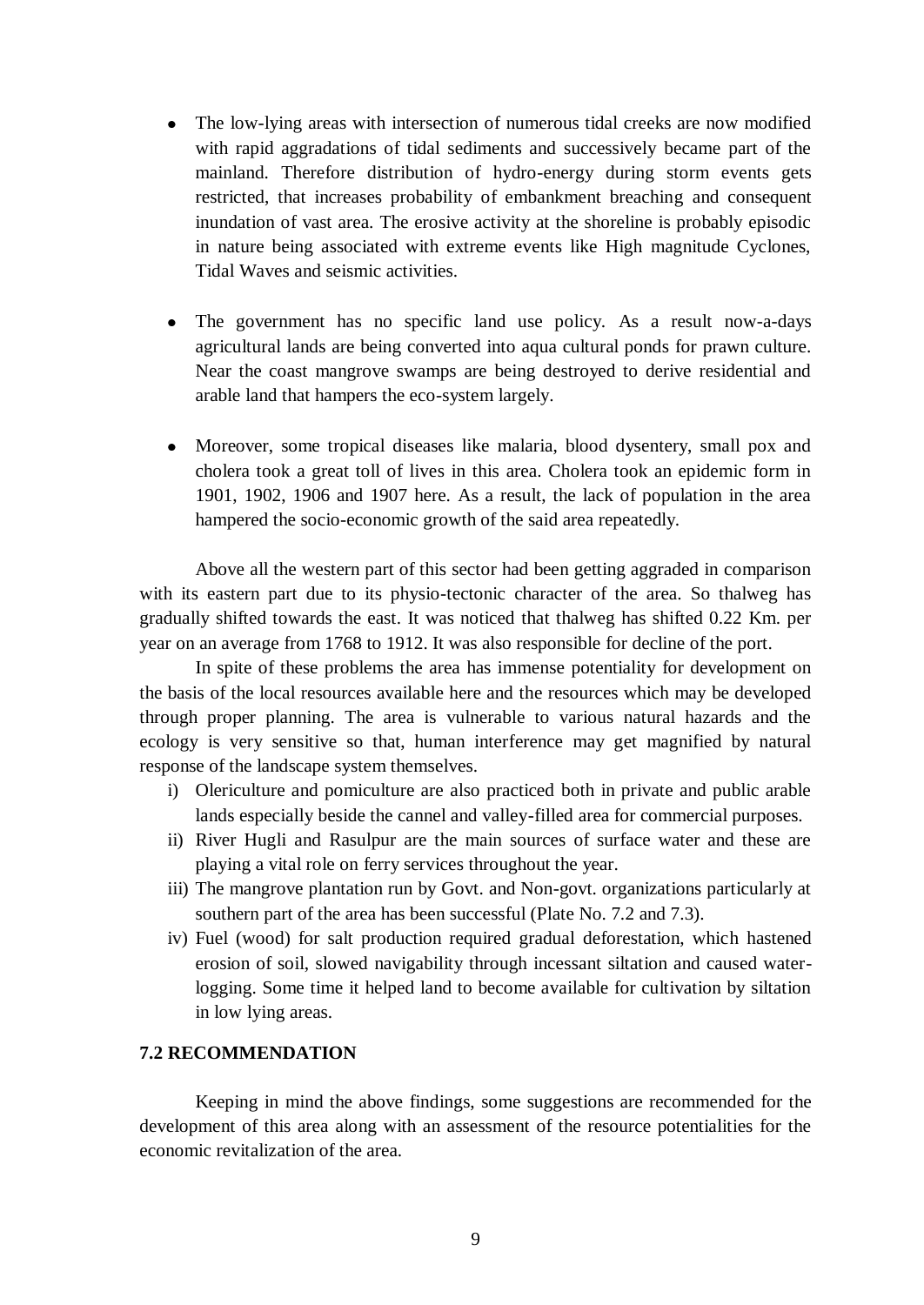In 1514, before the Mughal Rule, the Portuguese first came here and established a business centre. Thereafter the Dutch, the English came here for business respectively at different times and remained here till the existence of the port Khejuri upto 1864. Undoubtedly, the existence of the foreign traders for such a long period of 350 years proves the resourcefulness of the area. For such an estuarine environmental setting, the study area has some resources and occupational advantages. Through proper management of the local resources and recovery of early occupations by proper planning and using technology, the economic development of the area may be ascertained.

- 1. The area is much suitable for growing vegetables, betel, betel nut, coconut, cashew nut, brackish water fish and salt etc. It is endowed with agricultural potentialities which should be cared with proper management policy as has also been suggested by Agricultural Development Office. Development of the industries relating to above agricultural products can be easily done. Modernization of the process of salt production, once the main economic source of this area, can now also be pursued as a means of livelihood.
- 2. Development of irrigation system to help double or multi-crop farming of this area is a must. There are 9 tanks, each covering an average area more than 4 acres (Plate No. 7.4). But now they have lost their depth due to lack of maintenance and have turned into swampy lands. These can be properly dredged so that they can store rain water to be used for irrigation in the dry periods. Making Hijili Tidal Canal navigable as before, to help inland trade and commerce. Although the first phase of dredging this canal at regular distance of 6 K.m at a proposed cost of Rs. 348.87 lakh by the govt. of West Bengal in March 2013 is going on (Plate no-7.5).
- 3. Diversification of livelihood practices is urgently needed to increase production, involvement and man days. By providing certified seed, feed, medicine to prawn farmers the certainty of their earning can be ensured. There is an urgent need of promoting insurance sector run by the government. Cold storages are required to be installed for all sorts of production to make the producers (vegetable, fruits and fishes etc.) assured of good return.
- 4. Khejuri can be easily developed as a tourist spot. Keeping its heritage in mind, improvement of transport and communication is to be undertaken by the government. Old remnants related to the European traders should be preserved by the government properly, which will attract tourists and heritage-loving people. Religious tourists and heritage-loving people rush to Khejuri throughout year. But there are no hotels and lodge in permanent mode. So for developing it as a tourist place and religious centre, essential amenities are to be arranged that can develop the economic condition of this area.
- 5. Though this area is declared as one of the "*black zones'* (where extraction of ground water is restricted) by the District administrative authority (Plate No. 7.6), now 38 unauthorized deep tube-wells are engaged for irrigation. So a drastic step should be taken to save the local denizens in future. As reported by Block P.H.E. department, some big cracks on surface are found particularly at western part of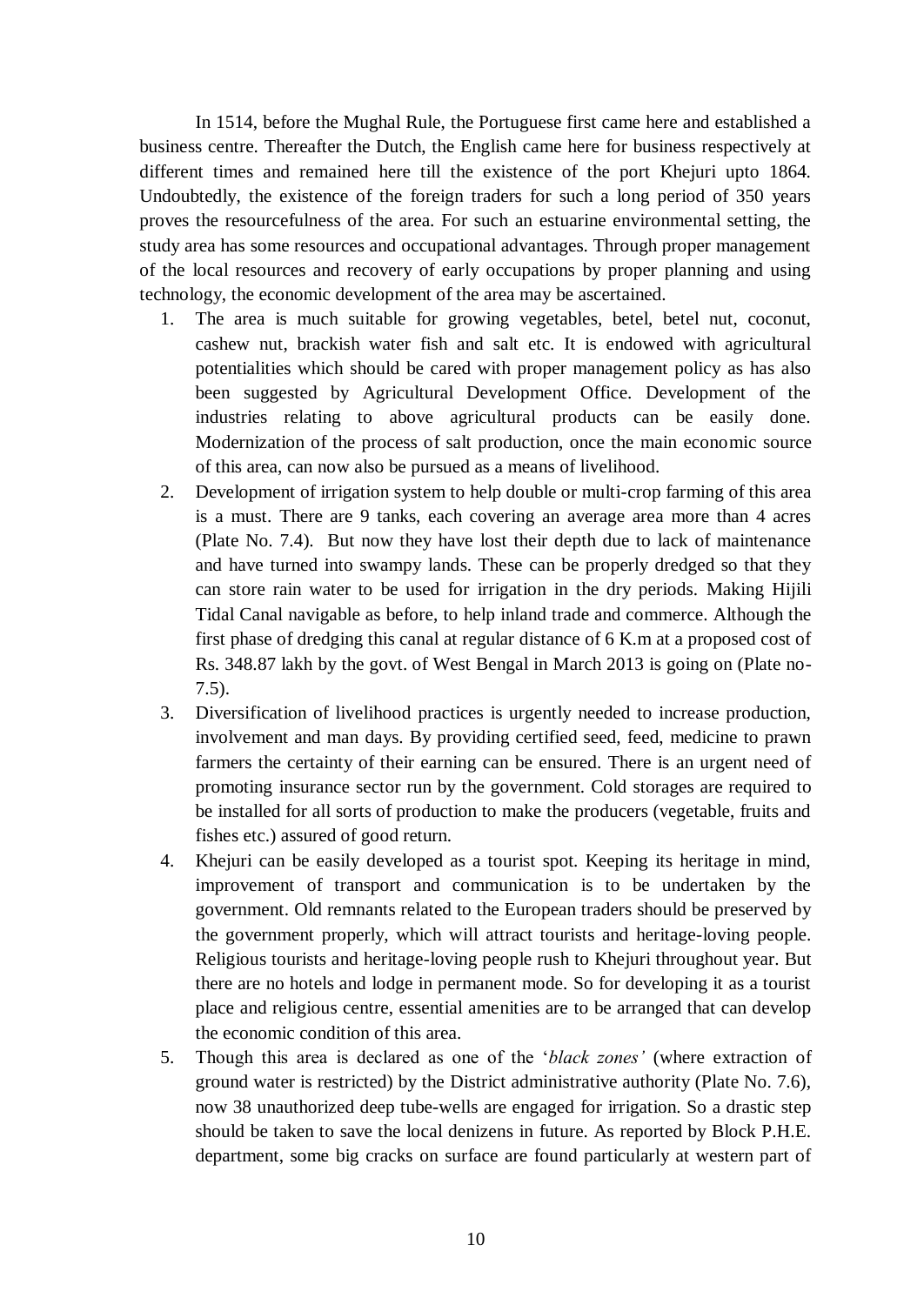Khejuri during dry season due to huge extraction of ground water for boro cultivation.

- 6. Proper management of soil must be taken care off. Aqua cultures other than in the canals are to be strictly prohibited for the maintenance of inherent character of soil. In some cases, proper use of sluice gates may be practiced to restrict ingress of saline water. Thus, these canals may be helpful for irrigation in dry period and maintain pici cultural environment at the same time.
- **7.** There is no jetty (quay) for the existing four regular ferry services (Plate No. 7.7 7.10). So, permanent jetty should be made for the convenient transport and communication (Map no- 7.2)**.**
- 8. Arrangements for forecasting the cyclone, tsunamis, earthquakes and storm surges should be made for this area to minimize the damage of both resources and lives. Some rescue centers must be built in such hazardous zone to give quick shelter to the victims. Delineation of coastal buffer zone is to be completed and a quick communication system is also to be made to connect safe and buffer zone.
- 9. To check the die-back of the mangroves of this area, the first step should be taken by upholding the importance of the mangrove to the school going children and local people. Secondly its importance should be circulated in public meetings. Thirdly distribution of leaf-lets, audio visual display can also be taken up as mode of popularizing mangrove plantation among the local people.
- 10. There is an urgent need of Govt. intervention regulate land use and for registration of trawlers, farms etc. Through awareness camp, meeting, seminar about the changing life-style and its impact on bio-diversity and socio-economy of this area are acerbically organized. The unplanned agriculture, irrigation, and brick-field installation are responsible for extinction of the tributary canals. Thus the drainage is hindered severely and the area gets water logged in monsoon period.

### **7.3 CONCLUDING REMARKS**

- **1.** Khejuri is located at the interface of marine and fluvial environment. Naturally the soil of this area was not ideal for substantial crop production. Only Aman paddy was cultivated as single crop in most of the areas. For this reason the local people were bound to choose alternative livelihood based on coastal trade and commerce and industrial activities.
- **2.** The British initiatives and activities turned Khejuri from coastal halt station to full-fledged port in 1679. Though, the Portuguese traders started commercial activities long before during  $16<sup>th</sup>$  Century A.D. when navigation route had been maintained touching the area. From the beginning of the  $19<sup>th</sup>$ century the rapid shifting of the main estuarine channel towards east caused deterioration of this port.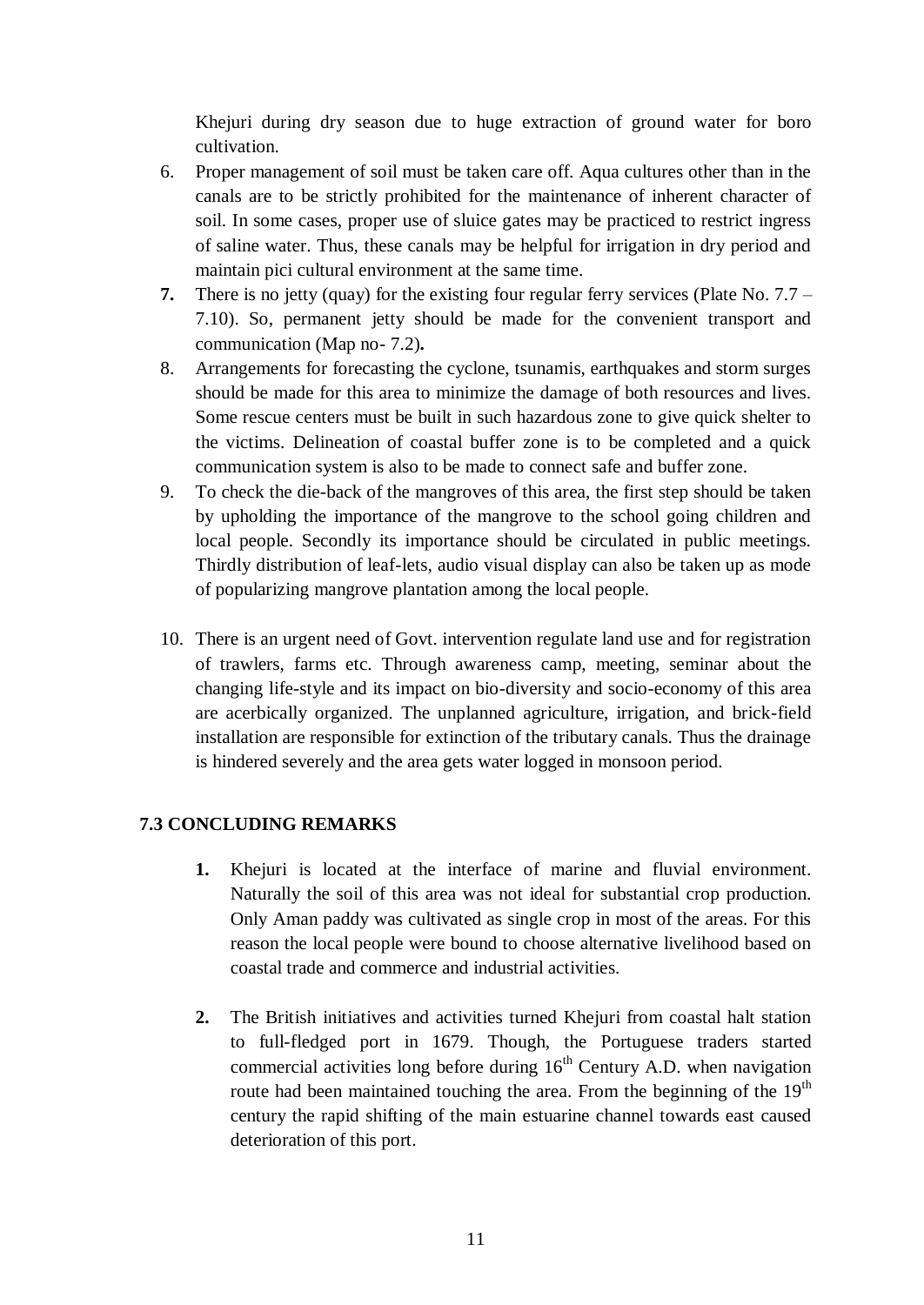3. The river and the estuary also offer livelihood options to the local people. The costal location provides a special importance to the area. Huge water resource can be utilized to meet increasing demand of people. But development activities without much attention on environmental issues have resulted in a great pressure on natural resources. So people awareness, participation and response are must in every step of management policies. The huge man power can also be used for proper utilization of resource both from land and water. The agriculture and its by-products can be practised in environmental friendly manner with proper management policy. The involvement of skilled labour in agro-industries can open a new prospect in this area.

Though Haldia, a supplementary port of Kolkata, has the importance of agroindustry along with other industries has become problematic due to lack of navigation. Despite having the opportunity of dredging with huge expense, the navigation towards the Haldia port is not reached upto a desirable level. So the only way is to regain the facilities of old historical port at Khejuri for the advantage of its open sea location. The pressure and problems of Haldia port can also be reduced thus by utilizing the advantages of the Khejuri port. By linking all types of transport and communication through Kolkata – Haldia – Khejuri – Contai – Digha - Odisha, the land of this single crop belt may be converted into an industrial zone which later will help to develop the port-based trade obviously.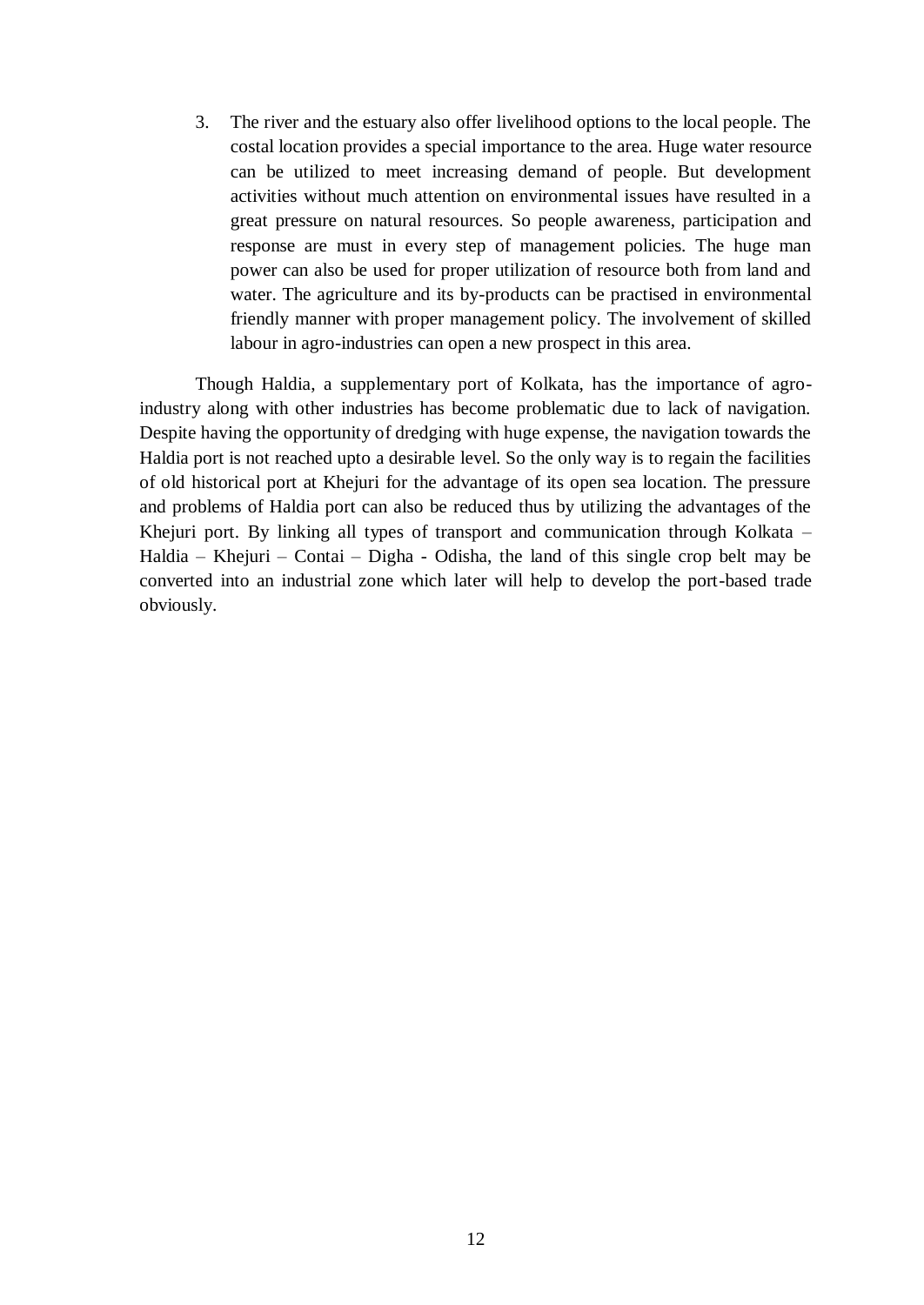#### **SELECTED BIBLIOGRAPHY**

- Abbas, N. and Subhramanian, V. (1984): "*Erosion and sediment transport in the Ganges river basin (India)',* Journal of Hydrology 69, 177-182.
- *Annual plan on District Agriculture (2010):* Office of the Principal Agricultural Officer, Govt. of West Bengal, Tamluk, Purba Medinipur, p.16
- Antonio, Mescarenhas. (2004): "*Oceanographic validity of buffer zones for the East Coast of India: A hydrometeorological perspective*" in Current. Science, Vol.86, No.3, 10 February 2004, p-400)
- Ascoli, F. D. (1917): "*Early Revenue History of Bengal and the fifth report 1812'*, Oxford, Clarendon Press, pp.1-14
- Bagchi, K. (1945): "*The Ganges Delta'*, University of Calcutta press , Calcutta, pp-145-157
- Bandyopadhyay, S. (2007): *'Natural environmental hazards and their management: a case study of Sagar island, India'*, Singapore Journal of Tropical Geography, 18(1), pp. 20-45.
- Basu, S. R. (2005): "*Recent findings on the River dynamics of Bengal: Post Farakka condition of the offtake and bank Erosion of the river Bhagirathi- Hugli'*, Geographical review of India, Calcutta, 67(4), pp.315-345.
- Bayley, H.V. (1852): "*Memoranda of Midnapore'* ed by B. Maity, Midnapore Itihas Rachana Samity, Reprint edition-1988, Midnapore, pp. 21-109.
- *Bengal past and Present,* Cardon"s Translation (1916) Vol. XII, by Journal of the Asiatic Society of Bengal, Kolkata -700016, P- 48.
- Bowrey, Thomas. (1904): *'A geographical account of the countries round the Bay of Bangal-1669-1679,* ed by, Sir R. C. Temple, Hakluyt Society, Cambridge, MDCCCCV. PP. 12-36.
- Bureau of Applied Economics and Statics (1971-72): *Districts Statistical Hand book, Midnapore,* Government of West Bengal, pp.81-86
- Campos, J. J. A. (1956): *'History of the Portuguese in Bengal'*, Janaki Prakashan, Patna, Bihar, pp. 1-43, 112-168 and 204-228.
- Chatterjee, S. and De, N. K. (2011): *'Pedogeomorphological Model of Land Evaluation'* in Geomorphology in India, eds H.S.Sharma and V.S.Kale, Prayag Pustak Bhaban, Allahabad, 2<sup>nd</sup> edition, pp. 547-561.

"*History of Midnapore (1760-1942)',* vol-I, Sangat Bazar, Midnapore, pp. 1-57.

- Development (OECD), (1993): *'Coastal zone Management, Integrated policies'*, Head of Publication Service, OECD, France, pp, 120-127.
- Disaster Management Plan of Purba Medinipur (2002), Office of district Magistrate, Purba Medinipur,pp. 90-93 and 121-124.
- Gastrell, Lieut, Col, J. E and Blanford, Henry, F. (1866): *'Report on the Calcutta Cyclone of the 5th October-1864'* Government of Bengal, Calcutta. pp. xx-xxv and127-132
- Hamilton, A. (1727): "*A new Account of the East Indies',* vol-II, Asian educational services, Edinburg, pp. 3-37.
- *Hazard Assessment and Disaster Mitigation for West Bengal due to Tropical Cyclone*, by Indian Institute of Technology, Kharagpur , September, 2006. pp.. 2.21-4.6